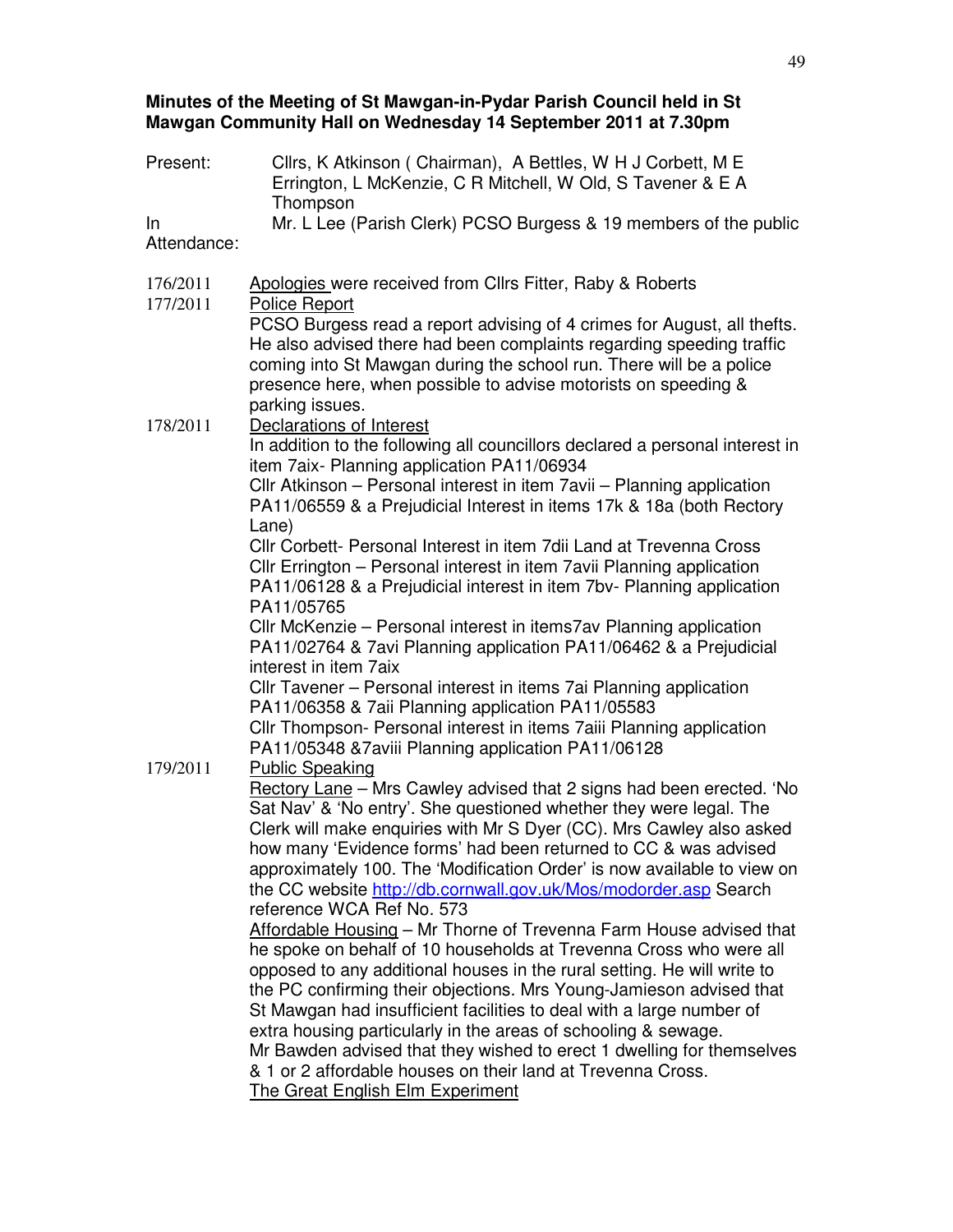Mr Gardner explained the background to this project & requested the PC's support.

- 180/2011 **Resolved** to bring forward items 7d, 17k & 18a in view of the attending public.
- 181/2011 Minutes of Meeting 10 August 2011 **Resolved** to accept the Minutes of the meeting as a true record of the meeting and they were signed by the Chairman.
- 182/2011 Clerks Report

The report had been circulated prior to the meeting. Cllr Thompson advised that the white lines intended outside The Merrymoor Inn were on CC's priority list. The Chairman advised that Mr Rawling had extended the time limit for removal of the mower until the end of September.

- 183/2011 Affordable Housing
	- a. Cllr Corbett advised that the PC had been approached by CC to look for potential sites for affordable housing as they had identified a need for 29 people in or near the parish. Mrs Young-Jamieson advised that she had previously been turned down for 2 possible sites. Correspondence from Mr Vickery suggested the site of Matthew House might be a suitable location.
	- b. A letter from Mrs A Bawden re. Land at Trevenna Cross was read out, confirming what Mr Bawden had said earlier. Cllr Corbett advised that this was not a brownfield site & if 3 houses were erected it would reduce the potential for vegetable growing as well as being backland development rather than infilling as was being suggested. He advised that if there were to be limited affordable housing at Trevenna Cross, the Blakes' site had the advantage of being a brownfield site.

The Clerk will liaise with Mr Mutton (CC) regarding these sites.

Cllr Atkinson vacated the chair & left the meeting for the next 2 items. Cllr Thompson took the chair.

184/2011 Potential addition of Byway from the ford at St Mawgan C.P. School to Lanvean Farm – Allocation WCA 573 A letter had been received from CC confirming that the Modification Order had been received & allocation the reference WCA 573. It has been allocated to the priority C list.

**Resolved** – The Clerk to request CC to give the application greater priority in view of the existing controversy.

185/2011 Letter from Residents of Rectory Lane Resolved – Clerk to respond to letter advising that now the matter was in the hands of CC, the questions asked were largely hypothetical. The PC would therefore not wish to make any comment until CC had come up with a decision. When CC determines the user rights the PC will be happy to address the issues at that time.

Cllr Atkinson returned to the meeting & took the chair.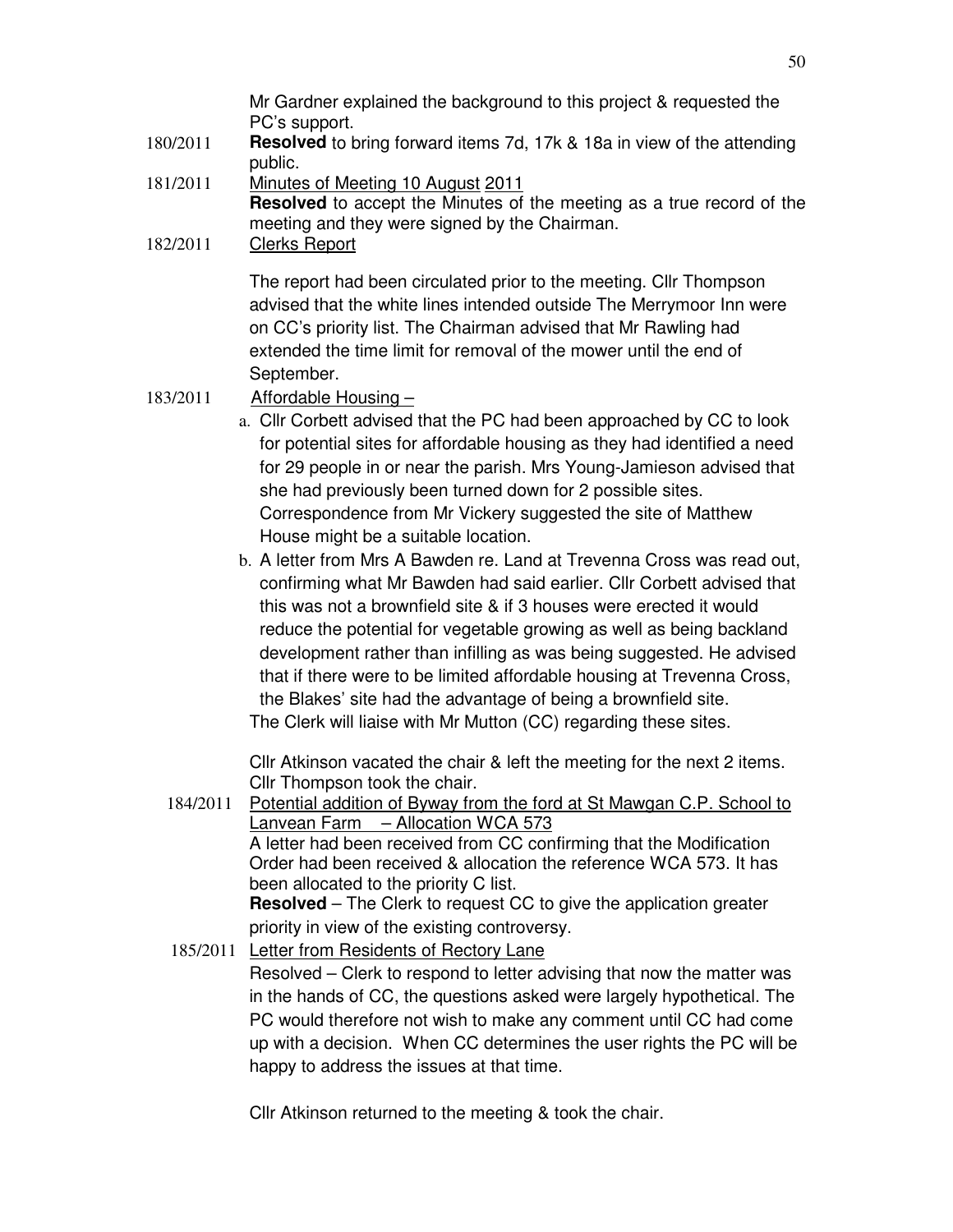#### 186/2011 Planning

- a. New Applications it was **Resolved** to make the following responses to Cornwall Council –
	- i. PA11/06358 **-**Retention of the construction site compound for use as overflow car parking. - Mawgan Porth Holiday Park Ltd **Resolved to object** as a) the overflow car park is outside the original area designated for development in that it is on the opposite side of the lane. b)The area is a wetland & the carpark will effect Nature Conservation. c) The PC were not consulted on the plans for the original carpark to which this is an extension.
	- ii. PA11/05583 Proposed extensions to swimming pool/cafe building and external works. - The Park Mawgan Porth Newquay TR8 4BD

**Resolved** – No objections

- iii. PA11/05348 Change of use from light commercial office block containing two offices to residential 1 bedroom single storey dwelling. Mr R Gillett, Little Trevenna, Trevenna Cross **Resolved to object-** At 2 previous applications & an appeal the inspectors agreed that this was not a suitable site for residential development. Nothing has changed since then.
- iv. PA11/06028 Replace existing metal balcony railings with stainless steel and glass to match the adjacent 'Moonrakers' development. Europa Court Mawgan Porth Newquay Cornwall TR8 4BB - Europa Court Mawgan Porth Residents Co Ltd **Resolved** – No objections
- v. PA11/02764 Conversion of builder's office & store into summer house & garden store. (Extension of time for application C2/05/01012)Lanvale House St Mawgan TR8 4EU – Mr G Talling

**Resolved-** No objections subject to the original planning conditions continuing

vi. PA11/06462 Demolition of builder's office and store. - Mr G Talling - Lanvale House Windsor Lane St Mawgan Newquay Cornwall

TR8 4EU **Resolved –** No objections

vii. PA11/06559 Tree Works. Continuation of a thinning & re-spacing exercise begun in 2009. Approximately 40 trees primarily of Sycamore, some Ash and Beech. Mr R Archibald, The Old Rectory, St Mawgan

**Resolved** – No objections

viii. PA11/06128 To replace extant planning permission C2/08/01133 for the erection of a dwelling. Mrs J Penny, Ocean Green, Tredragon Road, Mawgan Porth

**Resolved** – To raise the question with the planning officer as to what the difference was in principle between this site and Helvellyn which is further along Tredragon Road where planning permission has recently been refused for a lesser scheme. The original scheme at Ocean Green had been objected to by the PC on the basis that it was garden grabbing. That would still appear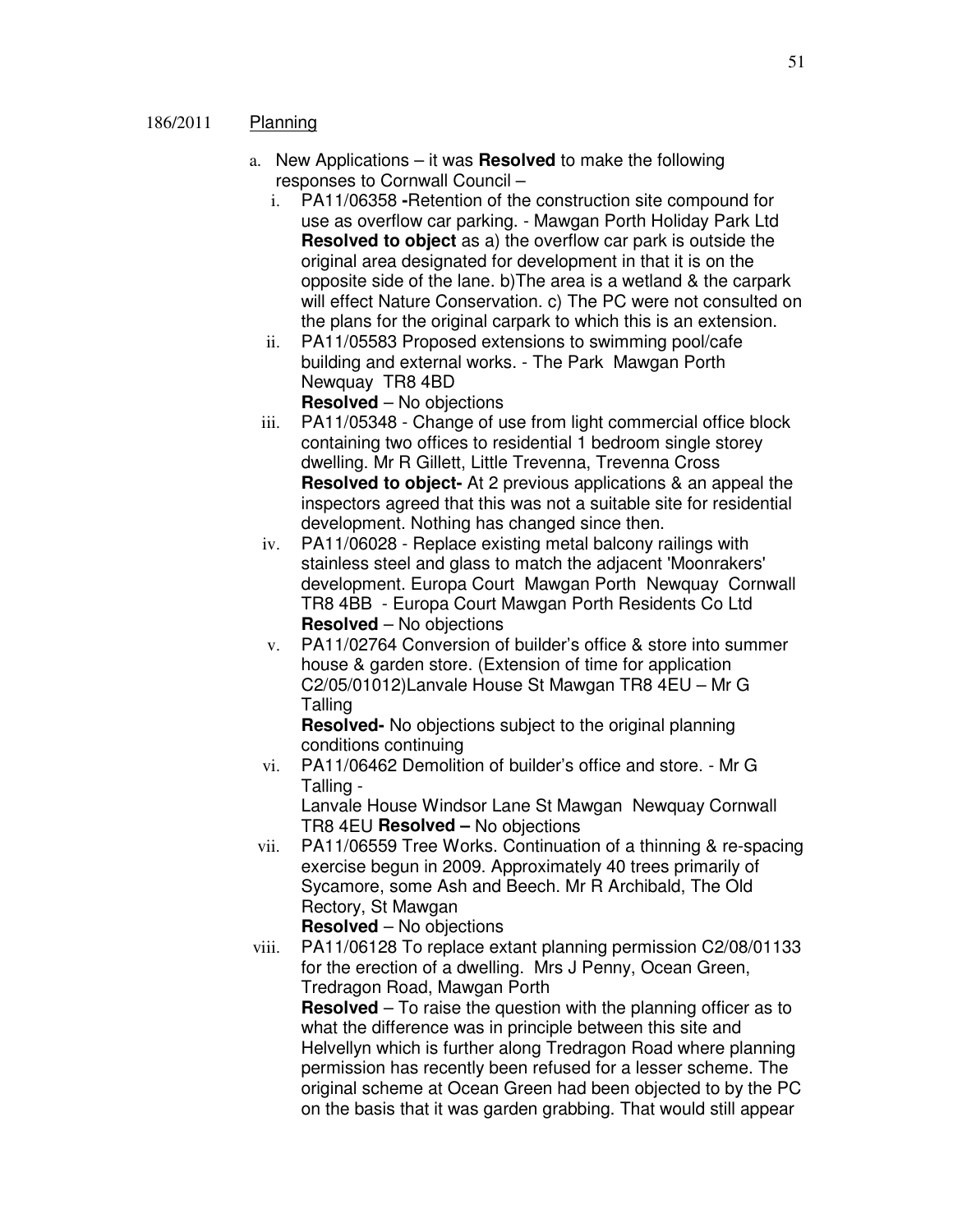to be the case and it was presumably accepted that one of the first actions of the planning minister since taking office was to remove any presumption in favour of 'garden-grabbing Cllr McKenzie left the meeting for the following item

- ix. PA11/06934 Proposed sunroom extension. Mr & Mrs McKenzie Tregarrick Ox Lane St Mawgan Newquay Cornwall TR8 4EU **Resolved** – No objections
	- Cllr McKenzie returned to the meeting
- b. Advices and decisions from Cornwall Council
	- i. PA11/05051 The Old Rectory St Mawgan Newquay Cornwall TR8 4EZ Create proposed new boreholes and lay proposed new pipe work etc.

# **Conditional Planning Permission Approved**

- **ii.** PA11/00392 Treneveck, Trenance, Mawgan Porth, TR8 4DA Mr & Mrs Tucker. Demolition of existing 2 storey 4 bedroom dwelling & erection of new 3 storey 4 bedroom dwelling**. Conditional Planning Permission Approved**
- **iii.** PA11/03551 Brewers House, St Mawgan, TR8 4HE, Mr Patrick Curtin Demolition of workshop and erection of holiday chalet **Planning Permission Refused**
- **iv.** P

A11/01918 Veronica Cottage Trenance Mawgan Porth Newquay Cornwall, Mr RDJ Bennett. Roof conversion to provide lounge. **Conditional Planning Permission Approved** 

Cllr Errington left the meeting for the following item

**v.** P

A11/05765 Helvellyn, Tredragon Road Mawgan Porth Newquay Cornwall. Ms Clare WilliamsDemolition of existing double garage and construct

garage with annexe living accommodation over. **Planning Permission Refused.** The reasons for refusal were read out. It is possible that the applicant may appeal, although it might be wise to await the decision on application PA11/06128 Ocean Green.

Cllr Errington returned to the meeting.

Cllr Atkinson pointed out that the PC's comments do not appear on CC's website for at least 7 applications discussed in the past 6 months.

**Resolved** – Clerk to write to CC enquiring why this is the case.

c. Enforcement Issues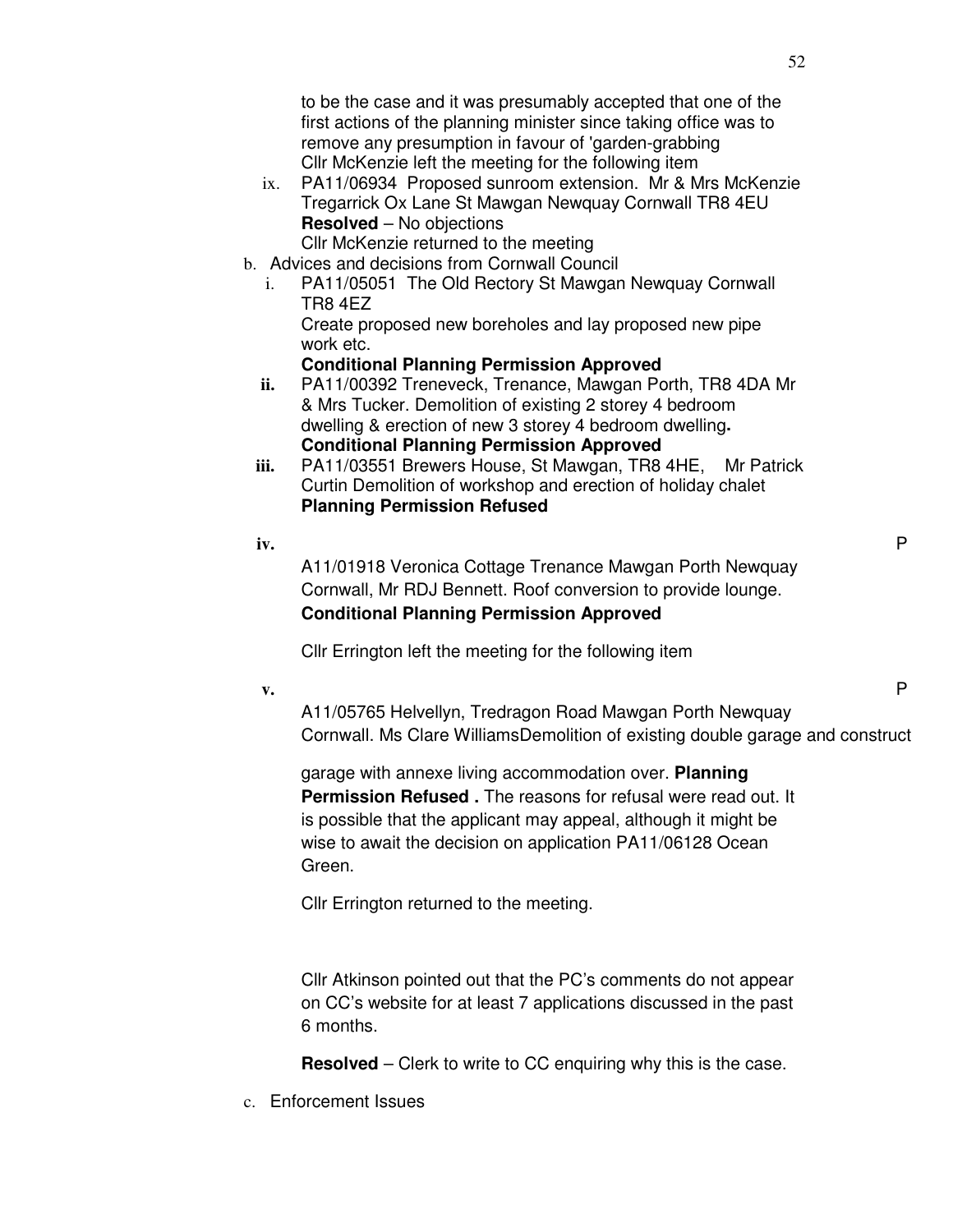**Resolved-** The Clerk will contact Mr Williams at Retorrick Mill to enquire after his potential planning application for the new static caravans

# **d. S106 – Outstanding Monies**

**Resolved** – The Clerk to liaise with Cllr Corbett regarding the S106 monies due from the Moonrakers & White Lodge developments. Clerk to write to CC as it is rumoured the White Lodge monies have been spent in Newquay

187/2011 The Newquay & St Columb Community Network Forum – Report circulated

## 188/2011 Amenity Area Working Group Report

- a. St James' Well Cllr Roberts has spoken to Mrs Young-Jamieson & she is happy with the work carried out. She has agreed that Mrs Cawley can erect a memorial bench at the site. This matter is now concluded.
- b. ROSPA Inspection report New cradle for toddler swings-Taylormade quotation awaited
- c. The burial of the Late Herbert Dennis Thomas took place on 17 August 2011
- d. Memorial for J L Chadwick Dec'd

**Resolved** to approve memorial & inscription

- e. New lock for shed at Burial Ground A new shed is needed rather than just a lock. Amenities WG to liaise with Cllr Corbett & T Michell
- f. Removal of earth from behind burial ground shed. This can be dealt with at the same time as the new shed is erected
- 189/2011 Beach & Environment Working Group Report –circulated
- 190/2011 Business contributions towards beach cleaning The Clerk confirmed £2030 had now been received. Cllr Tavener will chase the 5 outstanding large contributions. Cllr Corbett will discuss, with the owners of The Scarlett & Bedruthan Steps Hotels the size of their contribution.
- 191/2011 Transport & Rights of Way Working Group Report
	- a. Repair of Trevarrian bus shelter roof Resolved to accept quotation from Aaron Felt Roofing . Clerk to request a quotation for work to the old bus shelter (now used as a storeroom) at Mawgan Porth
	- b. Extension to single yellow line area at Carloggas'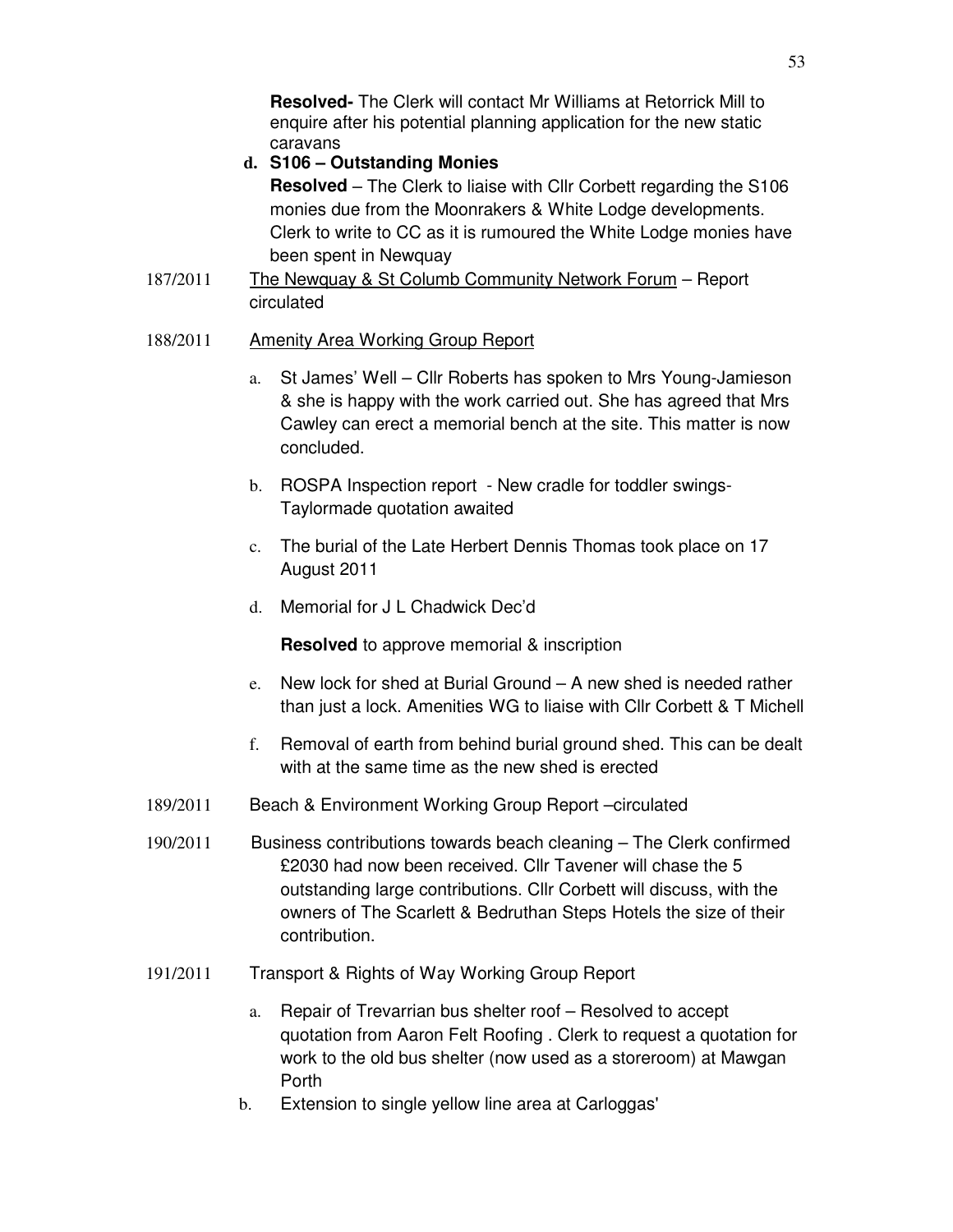**Resolved** – Clerk to write to S Bayley & Cllr Fitter CC requesting lines be extended

- c. To raise any issues for the Council's attention
- 192/2011 Other Reports to receive reports from meetings none
- 193/2011 Accounts

| It was Resolved to pay the following accounts totalling |                              |          |  |
|---------------------------------------------------------|------------------------------|----------|--|
| T Michell                                               | Maintenance Contract August  | £980.29  |  |
| L Lee                                                   | Salary & expense August      | £600.00  |  |
| M Farmer                                                | <b>Beach Contract August</b> | £670.00  |  |
| <b>MPVH</b>                                             | <b>Hall Hire</b>             | £40.00   |  |
| <b>SLCC</b>                                             | Subscription                 | £106.00  |  |
| <b>Tony Philp</b>                                       | Fell Tree playing field      | £160.00  |  |
|                                                         |                              |          |  |
| Total                                                   |                              | £2556.29 |  |

- 194/2011 Emergency Plan Deferred until October meeting
- 195/2011 The Queen's Diamond Jubilee Resolved the Chairman would set up a group to take this forward. A request for volunteers would be placed in the Parish News
- 196/2011 The Great English Elm Experiment The PC advised it would support this project in principle & would consider linking it to the Queens Diamond Jubilee event. To be discussed in October.
- 197/2011 Correspondence for information all circulated
	- a) EA Provision of weekly bathing water data
	- b) CALC The Week 41 & 42 circulated
	- c) CC- Bathing Water Quality Posters
	- d) CC- Localism Monthly Report- July
	- e) CC Inquiry Day Proposed Changes to the Subsidy for Concessionary Bus Fares (19TH August 2011)
	- f) CC- Road Closure Sea View to Old School House and Road from Old School House to Junction South of St Eval, St Eval – 10th-21<sup>st</sup> October 2011
	- g) CC- Bus Route 556- Acknowledgement of landowners details
	- h) Stephen Gilbert MP Surgery dates September December 2011
	- i) CLG The Local Government Pension Scheme
	- j) NALC The Bribery Act 2010 Impact on Local Councils
- 198/2011 Correspondence for Decision
	- a) Unlock Democracy- Enablement & Empowerment for local councils-Resolved to support – Clerk to respond.